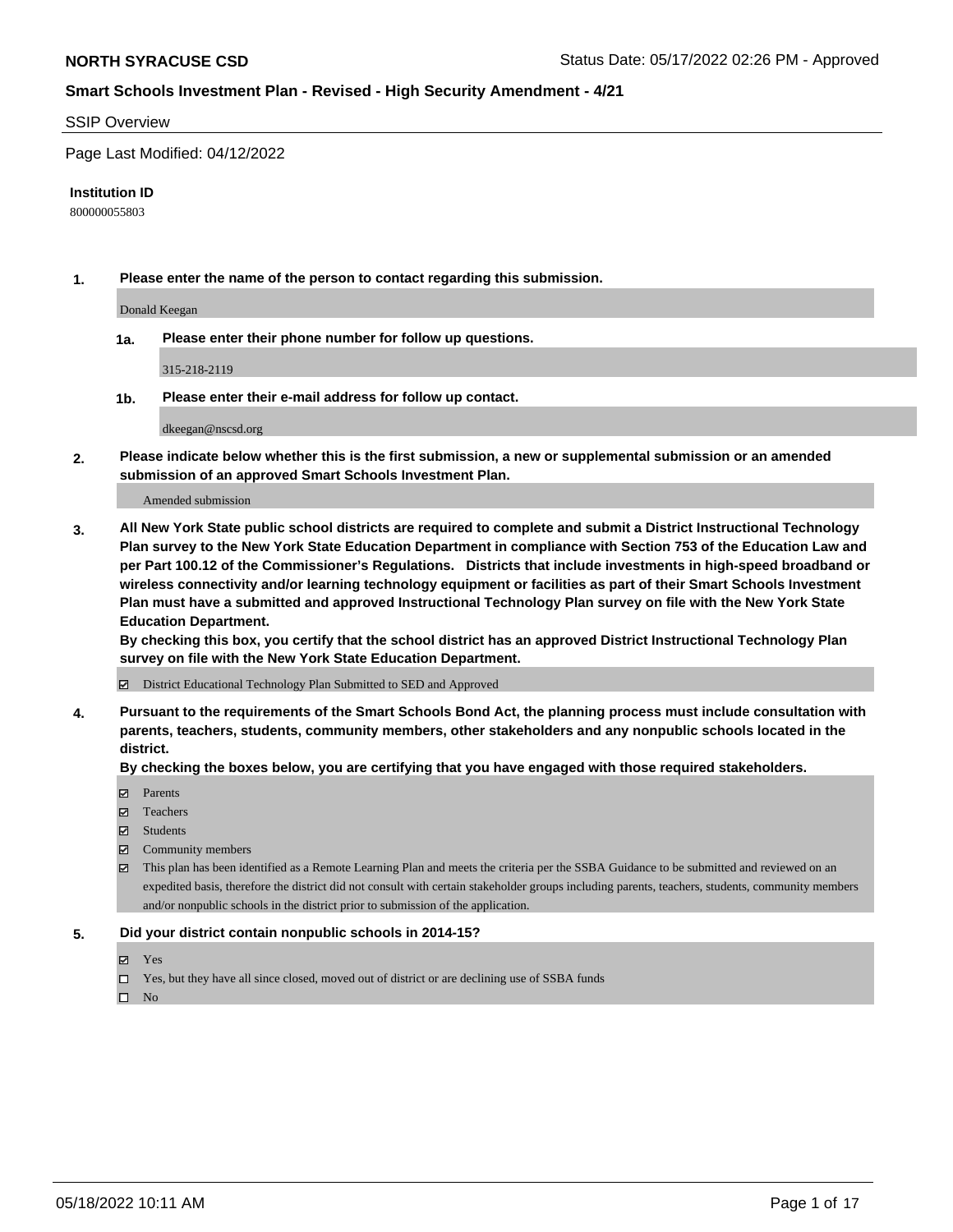#### SSIP Overview

Page Last Modified: 04/12/2022

#### **6. Certify that the following required steps have taken place by checking the boxes below:**

- The district developed and the school board approved a preliminary Smart Schools Investment Plan.
- $\boxtimes$  The preliminary plan was posted on the district website for at least 30 days. The district included an address to which any written comments on the plan should be sent.
- $\boxtimes$  The school board conducted a hearing that enabled stakeholders to respond to the preliminary plan. This hearing may have occured as part of a normal Board meeting, but adequate notice of the event must have been provided through local media and the district website for at least two weeks prior to the meeting.
- The district prepared a final plan for school board approval and such plan has been approved by the school board.
- $\boxtimes$  The final proposed plan that has been submitted has been posted on the district's website.
- This Plan has been identified as a Remote Learning Plan and meets the criteria per the SSBA Guidance to be submitted and reviewed on an expedited basis, therefore this plan has not met certain stakeholder engagement requirements including, consulting with nonpublic schools in advance of plan submission, having the school board conduct a hearing on the plan and/or posting the plan to the district website for a minimum of 30 days. This district will post the Remote Learning Plan to the district's website upon submission of the application.
- **6a. Please upload the proposed Smart Schools Investment Plan (SSIP) that was posted on the district's website, along with any supporting materials. Note that this should be different than your recently submitted Educational Technology Survey. The Final SSIP, as approved by the School Board, should also be posted on the website and remain there during the course of the projects contained therein.**

High Security Amendment.docx Smart Schools Bond Act Presentation Public Hearing January 2016 1.pdf Smart Schools Bond Plan 5.pptx

**6b. Enter the webpage address where the final Smart Schools Investment Plan is posted. The Plan should remain posted for the life of the included projects.**

https://www.nscsd.org/tfiles/folder831/High%20Security%20Amendment.pdf

**7. Please enter an estimate of the total number of students and staff that will benefit from this Smart Schools Investment Plan based on the cumulative projects submitted to date.**

9,074

**8. An LEA/School District may partner with one or more other LEA/School Districts to form a consortium to pool Smart Schools Bond Act funds for a project that meets all other Smart School Bond Act requirements. Each school district participating in the consortium will need to file an approved Smart Schools Investment Plan for the project and submit a signed Memorandum of Understanding that sets forth the details of the consortium including the roles of each respective district.**

 $\Box$  The district plans to participate in a consortium to partner with other school district(s) to implement a Smart Schools project.

**9. Please enter the name and 6-digit SED Code for each LEA/School District participating in the Consortium.**

| Partner LEA/District | <b>ISED BEDS Code</b> |
|----------------------|-----------------------|
| (No Response)        | (No Response)         |

**10. Please upload a signed Memorandum of Understanding with all of the participating Consortium partners.**

(No Response)

**11. Your district's Smart Schools Bond Act Allocation is:**

\$6,256,194

**12. Final 2014-15 BEDS Enrollment to calculate Nonpublic Sharing Requirement**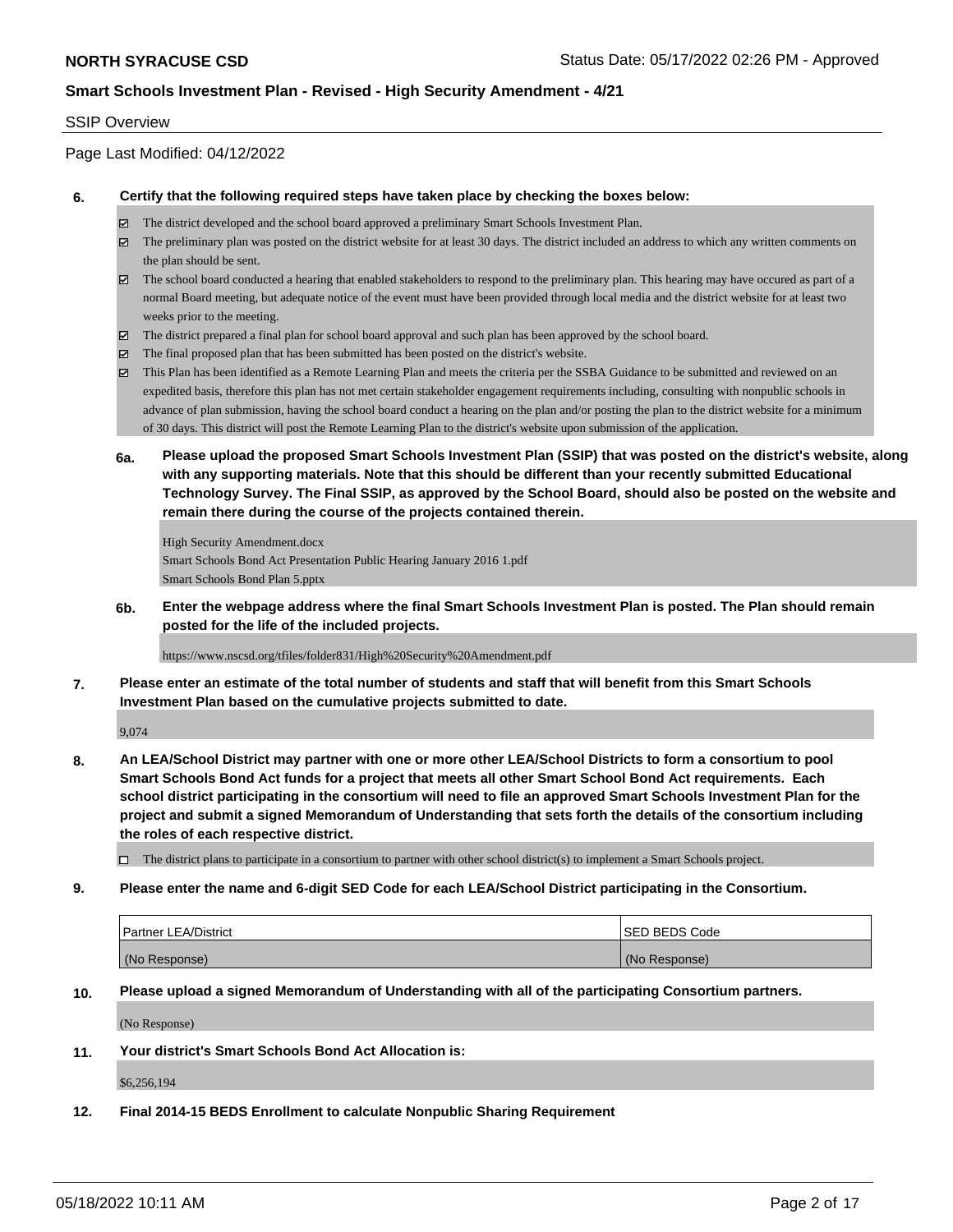SSIP Overview

Page Last Modified: 04/12/2022

|            | Public Enrollment | Nonpublic Enrollment | Total Enrollment | Nonpublic Percentage |
|------------|-------------------|----------------------|------------------|----------------------|
| Enrollment | 8,804             | 314                  | 9.118.00         | 3.44                 |

**13. This table compares each category budget total, as entered in that category's page, to the total expenditures listed in the category's expenditure table. Any discrepancies between the two must be resolved before submission.**

|                                                 | Sub-Allocations | <b>Expenditure Totals</b> | <b>Difference</b> |
|-------------------------------------------------|-----------------|---------------------------|-------------------|
| School Connectivity                             | 0.00            | 0.00                      | 0.00              |
| Connectivity Projects for<br><b>Communities</b> | 0.00            | 0.00                      | 0.00              |
| Classroom Technology                            | 74,349.88       | 74,349.88                 | 0.00              |
| Pre-Kindergarten Classrooms                     | 0.00            | 0.00                      | 0.00              |
| Replace Transportable<br><b>Classrooms</b>      | 0.00            | 0.00                      | 0.00              |
| High-Tech Security Features                     | $-74,349.88$    | $-74,349.88$              | 0.00              |
| Nonpublic Loan                                  | 0.00            | 0.00                      | 0.00              |
| Totals:                                         | 0               | 0                         | 0                 |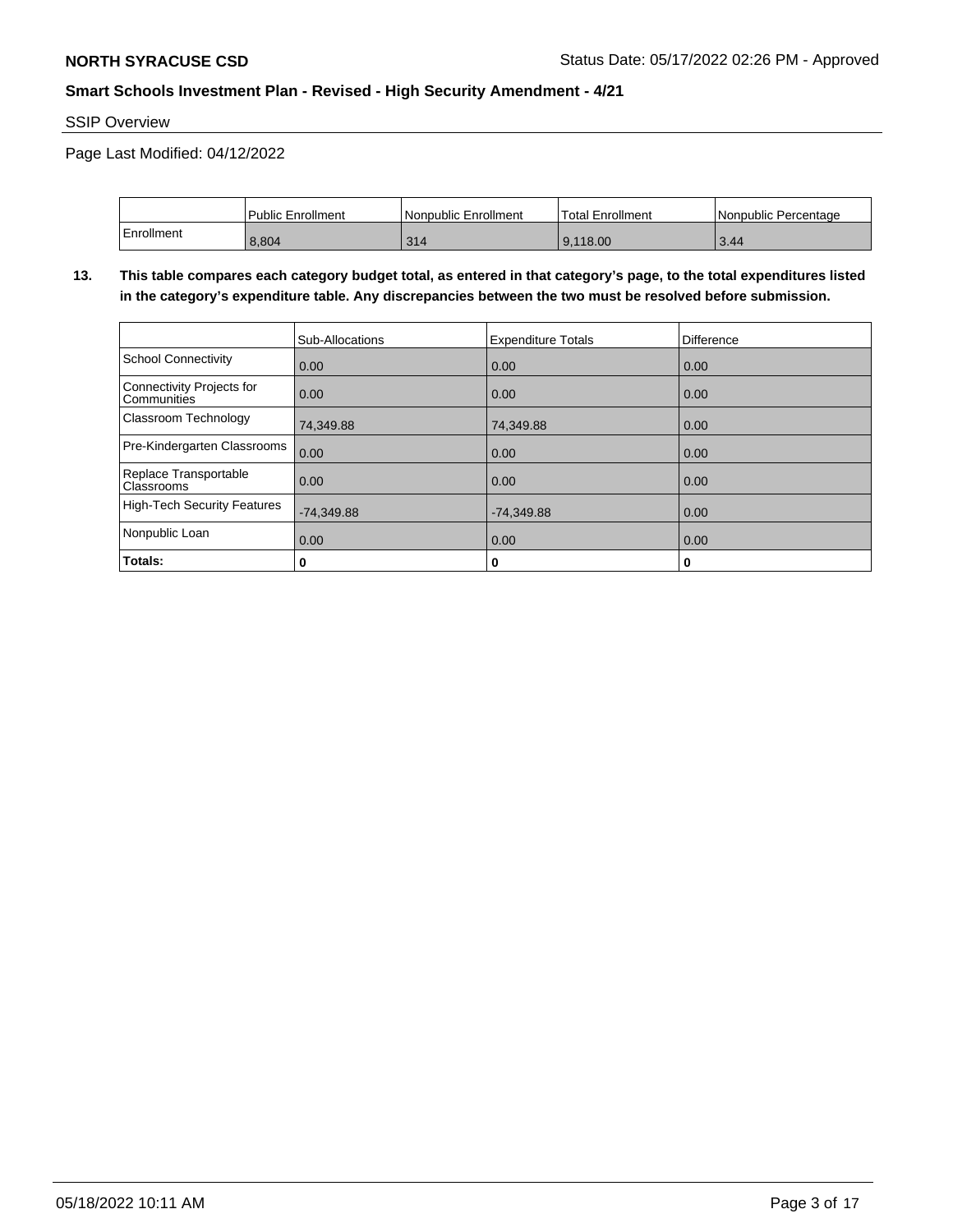### School Connectivity

Page Last Modified: 11/19/2021

- **1. In order for students and faculty to receive the maximum benefit from the technology made available under the Smart Schools Bond Act, their school buildings must possess sufficient connectivity infrastructure to ensure that devices can be used during the school day. Smart Schools Investment Plans must demonstrate that:**
	- **• sufficient infrastructure that meets the Federal Communications Commission's 100 Mbps per 1,000 students standard currently exists in the buildings where new devices will be deployed, or**
	- **• is a planned use of a portion of Smart Schools Bond Act funds, or**
	- **• is under development through another funding source.**

**Smart Schools Bond Act funds used for technology infrastructure or classroom technology investments must increase the number of school buildings that meet or exceed the minimum speed standard of 100 Mbps per 1,000 students and staff within 12 months. This standard may be met on either a contracted 24/7 firm service or a "burstable" capability. If the standard is met under the burstable criteria, it must be:**

**1. Specifically codified in a service contract with a provider, and**

**2. Guaranteed to be available to all students and devices as needed, particularly during periods of high demand, such as computer-based testing (CBT) periods.**

**Please describe how your district already meets or is planning to meet this standard within 12 months of plan submission.**

(No Response)

- **1a. If a district believes that it will be impossible to meet this standard within 12 months, it may apply for a waiver of this requirement, as described on the Smart Schools website. The waiver must be filed and approved by SED prior to submitting this survey.**
	- By checking this box, you are certifying that the school district has an approved waiver of this requirement on file with the New York State Education Department.
- **2. Connectivity Speed Calculator (Required). If the district currently meets the required speed, enter "Currently Met" in the last box: Expected Date When Required Speed Will be Met.**

|                  | l Number of     | Required Speed | Current Speed in Expected Speed |                                    | Expected Date |
|------------------|-----------------|----------------|---------------------------------|------------------------------------|---------------|
|                  | <b>Students</b> | l in Mbps      | <b>Mbps</b>                     | to be Attained                     | When Reauired |
|                  |                 |                |                                 | Within 12 Months Speed Will be Met |               |
| Calculated Speed | (No Response)   | 0.00           | (No Response)                   | (No Response)                      | (No Response) |

**3. Describe how you intend to use Smart Schools Bond Act funds for high-speed broadband and/or wireless connectivity projects in school buildings.**

(No Response)

**4. Describe the linkage between the district's District Instructional Technology Plan and how the proposed projects will improve teaching and learning. (There should be a link between your response to this question and your responses to Question 1 in Section IV - NYSED Initiatives Alignment: "Explain how the district use of instructional technology will serve as a part of a comprehensive and sustained effort to support rigorous academic standards attainment and performance improvement for students."** 

**Your answer should also align with your answers to the questions in Section II - Strategic Technology Planning and the associated Action Steps in Section III - Action Plan.)**

(No Response)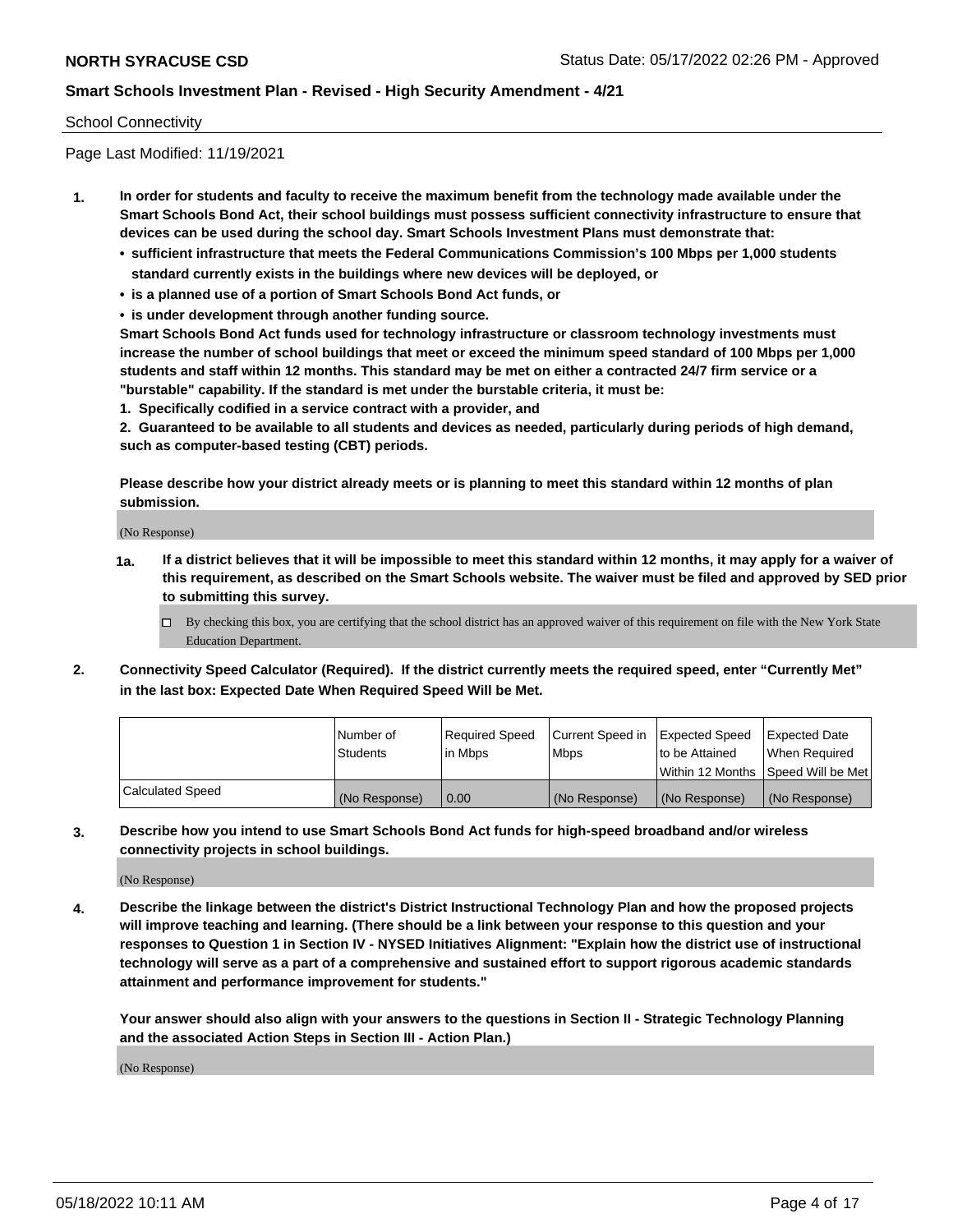#### School Connectivity

Page Last Modified: 11/19/2021

**5. If the district wishes to have students and staff access the Internet from wireless devices within the school building, or in close proximity to it, it must first ensure that it has a robust Wi-Fi network in place that has sufficient bandwidth to meet user demand.**

**Please describe how you have quantified this demand and how you plan to meet this demand.**

(No Response)

**6. Smart Schools plans with any expenditures in the School Connectivity category require a project number from the Office of Facilities Planning. Districts must submit an SSBA LOI and receive project numbers prior to submitting the SSIP. As indicated on the LOI, some projects may be eligible for a streamlined review and will not require a building permit.**

**Please indicate on a separate row each project number given to you by the Office of Facilities Planning.**

| Project Number   |  |
|------------------|--|
| (No<br>Response) |  |

**7. Certain high-tech security and connectivity infrastructure projects may be eligible for an expedited review process as determined by the Office of Facilities Planning.**

**Was your project deemed eligible for streamlined review?**

(No Response)

#### **8. Include the name and license number of the architect or engineer of record.**

| Name          | I License Number |
|---------------|------------------|
| (No Response) | (No Response)    |

#### **9. Public Expenditures – Loanable (Counts toward the nonpublic loan calculation)**

| Select the allowable expenditure type.<br>Repeat to add another item under each type. | <b>PUBLIC</b> Items to be<br>Purchased | Quantity         | Cost Per Item    | <b>Total Cost</b> |
|---------------------------------------------------------------------------------------|----------------------------------------|------------------|------------------|-------------------|
| (No Response)                                                                         | (No Response)                          | (No<br>Response) | (No<br>Response) | 0.00              |
|                                                                                       |                                        | 0                | 0.00             |                   |

### **10. Public Expenditures – Non-Loanable (Does not count toward nonpublic loan calculation)**

| Select the allowable expenditure | <b>PUBLIC</b> Items to be purchased | Quantity      | Cost per Item | <b>Total Cost</b> |
|----------------------------------|-------------------------------------|---------------|---------------|-------------------|
| type.                            |                                     |               |               |                   |
| Repeat to add another item under |                                     |               |               |                   |
| each type.                       |                                     |               |               |                   |
| (No Response)                    | (No Response)                       | (No Response) | (No Response) | 0.00              |
|                                  |                                     | -0            | 0.00          |                   |

#### **11. Final 2014-15 BEDS Enrollment to calculate Nonpublic Sharing Requirement (no changes allowed.)**

|            | Public Enrollment | Nonpublic Enrollment | <b>Total Enrollment</b> | Nonpublic Percentage |
|------------|-------------------|----------------------|-------------------------|----------------------|
| Enrollment | 8.804             | 314                  | 9.118.00                | 3.44                 |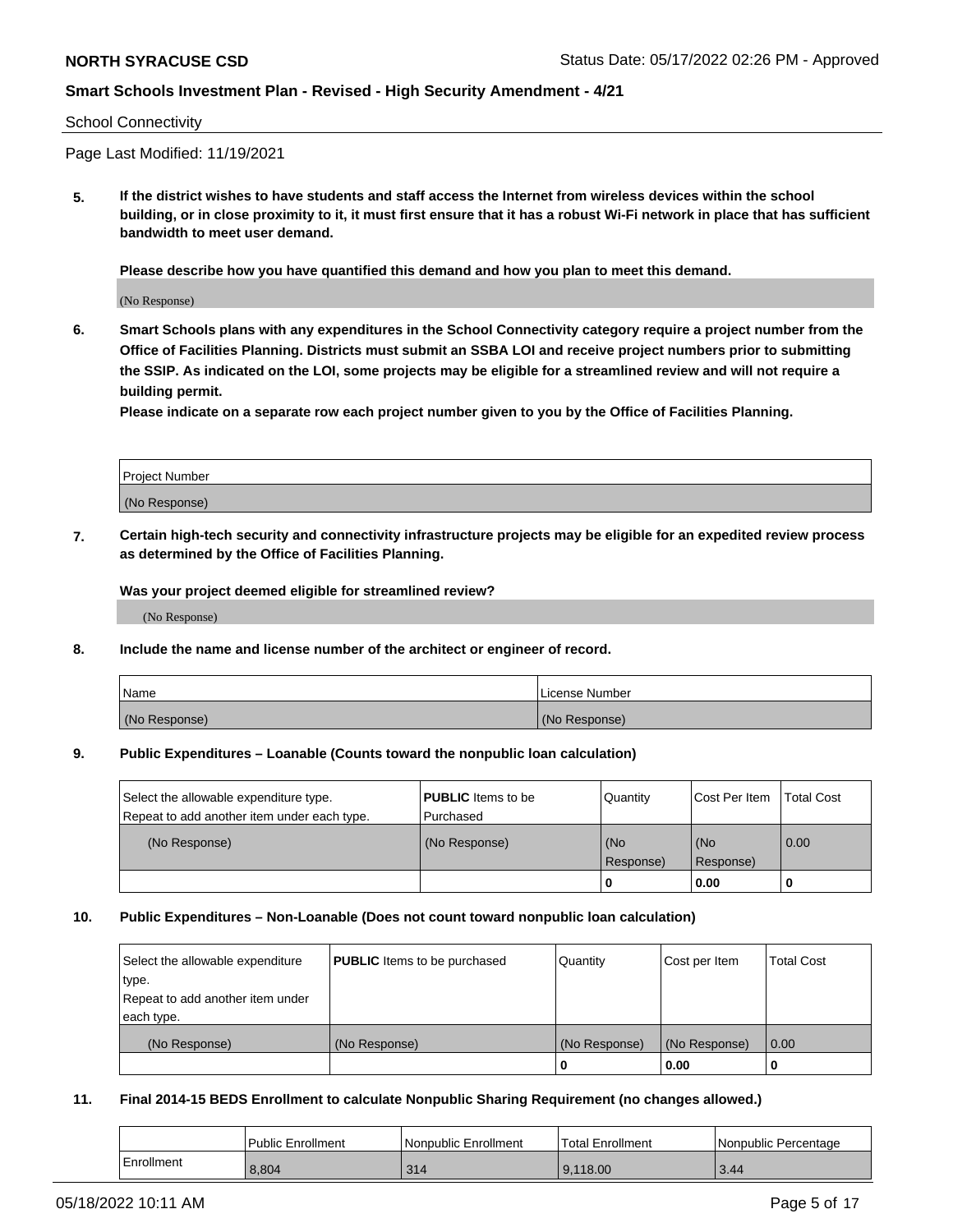## School Connectivity

Page Last Modified: 11/19/2021

## **12. Total Public Budget - Loanable (Counts toward the nonpublic loan calculation)**

|                                               | <b>Public Allocations</b> | <b>Estimated Nonpublic Loan</b><br>Amount | Estimated Total Sub-Allocations |
|-----------------------------------------------|---------------------------|-------------------------------------------|---------------------------------|
| Network/Access Costs                          | (No Response)             | 0.00                                      | 0.00                            |
| School Internal Connections and<br>Components | (No Response)             | 0.00                                      | 0.00                            |
| Other                                         | (No Response)             | 0.00                                      | 0.00                            |
| Totals:                                       | 0.00                      |                                           | 0                               |

### **13. Total Public Budget – Non-Loanable (Does not count toward the nonpublic loan calculation)**

|                                            | Sub-          |
|--------------------------------------------|---------------|
|                                            | Allocation    |
| Network/Access Costs                       | (No Response) |
| <b>Outside Plant Costs</b>                 | (No Response) |
| School Internal Connections and Components | (No Response) |
| <b>Professional Services</b>               | (No Response) |
| Testing                                    | (No Response) |
| <b>Other Upfront Costs</b>                 | (No Response) |
| <b>Other Costs</b>                         | (No Response) |
| Totals:                                    | 0.00          |

### **14. School Connectivity Totals**

|                          | Total Sub-Allocations |
|--------------------------|-----------------------|
| Total Loanable Items     | $\overline{0.00}$     |
| Total Non-Ioanable Items | 0.00                  |
| Totals:                  | 0                     |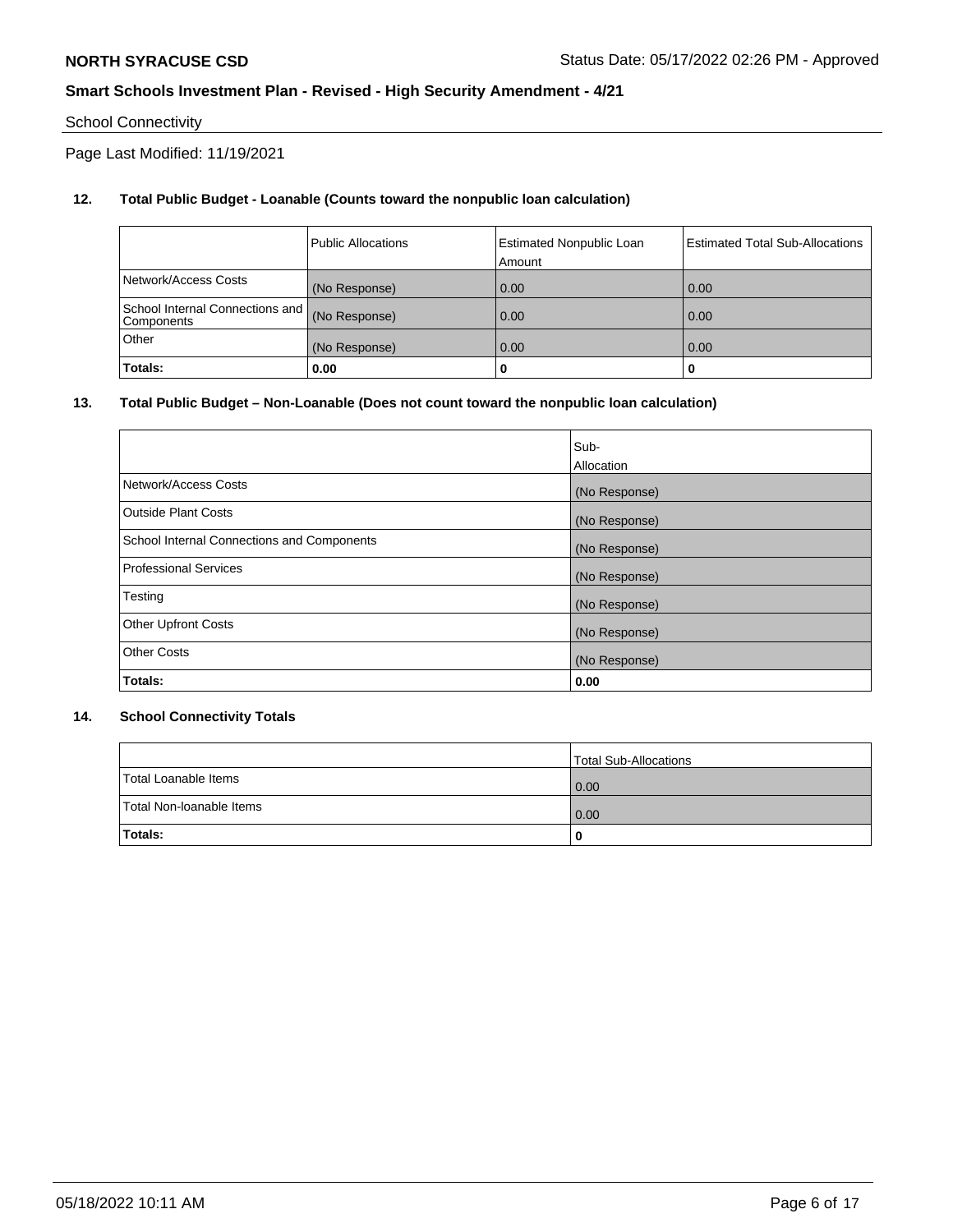Community Connectivity (Broadband and Wireless)

Page Last Modified: 11/19/2021

**1. Describe how you intend to use Smart Schools Bond Act funds for high-speed broadband and/or wireless connectivity projects in the community.**

(No Response)

**2. Please describe how the proposed project(s) will promote student achievement and increase student and/or staff access to the Internet in a manner that enhances student learning and/or instruction outside of the school day and/or school building.**

(No Response)

**3. Community connectivity projects must comply with all the necessary local building codes and regulations (building and related permits are not required prior to plan submission).**

 $\Box$  I certify that we will comply with all the necessary local building codes and regulations.

**4. Please describe the physical location of the proposed investment.**

(No Response)

**5. Please provide the initial list of partners participating in the Community Connectivity Broadband Project, along with their Federal Tax Identification (Employer Identification) number.**

| <b>Project Partners</b> | l Federal ID # |
|-------------------------|----------------|
| (No Response)           | (No Response)  |

**6. Please detail the type, quantity, per unit cost and total cost of the eligible items under each sub-category.**

| Select the allowable expenditure          | Item to be purchased | Quantity      | Cost per Item | <b>Total Cost</b> |
|-------------------------------------------|----------------------|---------------|---------------|-------------------|
| type.<br>Repeat to add another item under |                      |               |               |                   |
| each type.                                |                      |               |               |                   |
| (No Response)                             | (No Response)        | (No Response) | (No Response) | 0.00              |
|                                           |                      | 0             | 0.00          |                   |

**7. If you are submitting an allocation for Community Connectivity, complete this table.**

**Note that the calculated Total at the bottom of the table must equal the Total allocation for this category that you entered in the SSIP Overview overall budget.**

|                                    | Sub-Allocation |
|------------------------------------|----------------|
| Network/Access Costs               | (No Response)  |
| Outside Plant Costs                | (No Response)  |
| <b>Tower Costs</b>                 | (No Response)  |
| <b>Customer Premises Equipment</b> | (No Response)  |
| Professional Services              | (No Response)  |
| Testing                            | (No Response)  |
| <b>Other Upfront Costs</b>         | (No Response)  |
| <b>Other Costs</b>                 | (No Response)  |
| Totals:                            | 0.00           |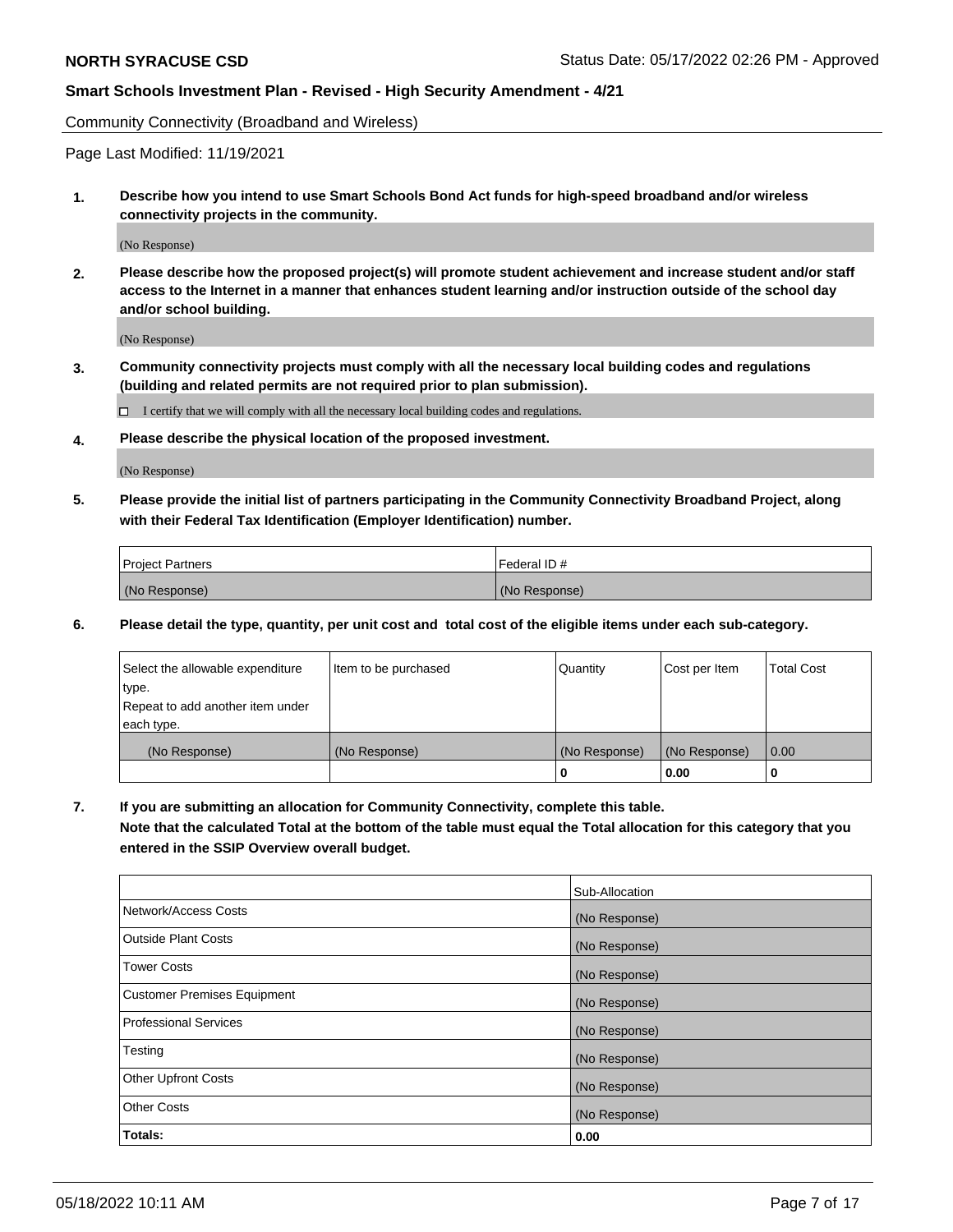### Classroom Learning Technology

Page Last Modified: 02/11/2022

**1. In order for students and faculty to receive the maximum benefit from the technology made available under the Smart Schools Bond Act, their school buildings must possess sufficient connectivity infrastructure to ensure that devices can be used during the school day. Smart Schools Investment Plans must demonstrate that sufficient infrastructure that meets the Federal Communications Commission's 100 Mbps per 1,000 students standard currently exists in the buildings where new devices will be deployed, or is a planned use of a portion of Smart Schools Bond Act funds, or is under development through another funding source.**

**Smart Schools Bond Act funds used for technology infrastructure or classroom technology investments must increase the number of school buildings that meet or exceed the minimum speed standard of 100 Mbps per 1,000 students and staff within 12 months. This standard may be met on either a contracted 24/7 firm service or a "burstable" capability. If the standard is met under the burstable criteria, it must be:**

**1. Specifically codified in a service contract with a provider, and**

**2. Guaranteed to be available to all students and devices as needed, particularly during periods of high demand, such as computer-based testing (CBT) periods.**

**Please describe how your district already meets or is planning to meet this standard within 12 months of plan submission.**

The original plan to replace the entry control system at Cicero North Syracuse High School, North Syracuse Junior High School, and Main Street was projected to cost \$170,363. Materials and labor came in lower with the competitive bidding process and the project finished with a total of \$96,013.12. Therefore, we are notifying the citizens of the North Syracuse Central School District of our intent to amend the original plan and to use the balance of \$74,349.88 on classroom technology.

This amendment will allow us to purchase new touch screen Chromebooks and new interactive boards for the classroom. The district has a large number of Chromebooks and Smart Boards that are at the end of life. This will allow us to replace this with current technology to support education.

- **1a. If a district believes that it will be impossible to meet this standard within 12 months, it may apply for a waiver of this requirement, as described on the Smart Schools website. The waiver must be filed and approved by SED prior to submitting this survey.**
	- By checking this box, you are certifying that the school district has an approved waiver of this requirement on file with the New York State Education Department.
- **2. Connectivity Speed Calculator (Required). If the district currently meets the required speed, enter "Currently Met" in the last box: Expected Date When Required Speed Will be Met.**

|                         | l Number of     | Required Speed | Current Speed in Expected Speed |                                    | Expected Date |
|-------------------------|-----------------|----------------|---------------------------------|------------------------------------|---------------|
|                         | <b>Students</b> | l in Mbps      | <b>Mbps</b>                     | to be Attained                     | When Reauired |
|                         |                 |                |                                 | Within 12 Months Speed Will be Met |               |
| <b>Calculated Speed</b> | 9,074           | 907.40         | 2048                            | l (No Response)                    | (No Response) |

**3. If the district wishes to have students and staff access the Internet from wireless devices within the school building, or in close proximity to it, it must first ensure that it has a robust Wi-Fi network in place that has sufficient bandwidth to meet user demand.**

**Please describe how you have quantified this demand and how you plan to meet this demand.**

We have recently added a 1GB connection to bring us to 2, 1GB connections that all of our traffic is load balanced across by building.

**4. All New York State public school districts are required to complete and submit an Instructional Technology Plan survey to the New York State Education Department in compliance with Section 753 of the Education Law and per Part 100.12 of the Commissioner's Regulations.**

**Districts that include educational technology purchases as part of their Smart Schools Investment Plan must have a submitted and approved Instructional Technology Plan survey on file with the New York State Education Department.**

 $\boxtimes$  By checking this box, you are certifying that the school district has an approved Instructional Technology Plan survey on file with the New York State Education Department.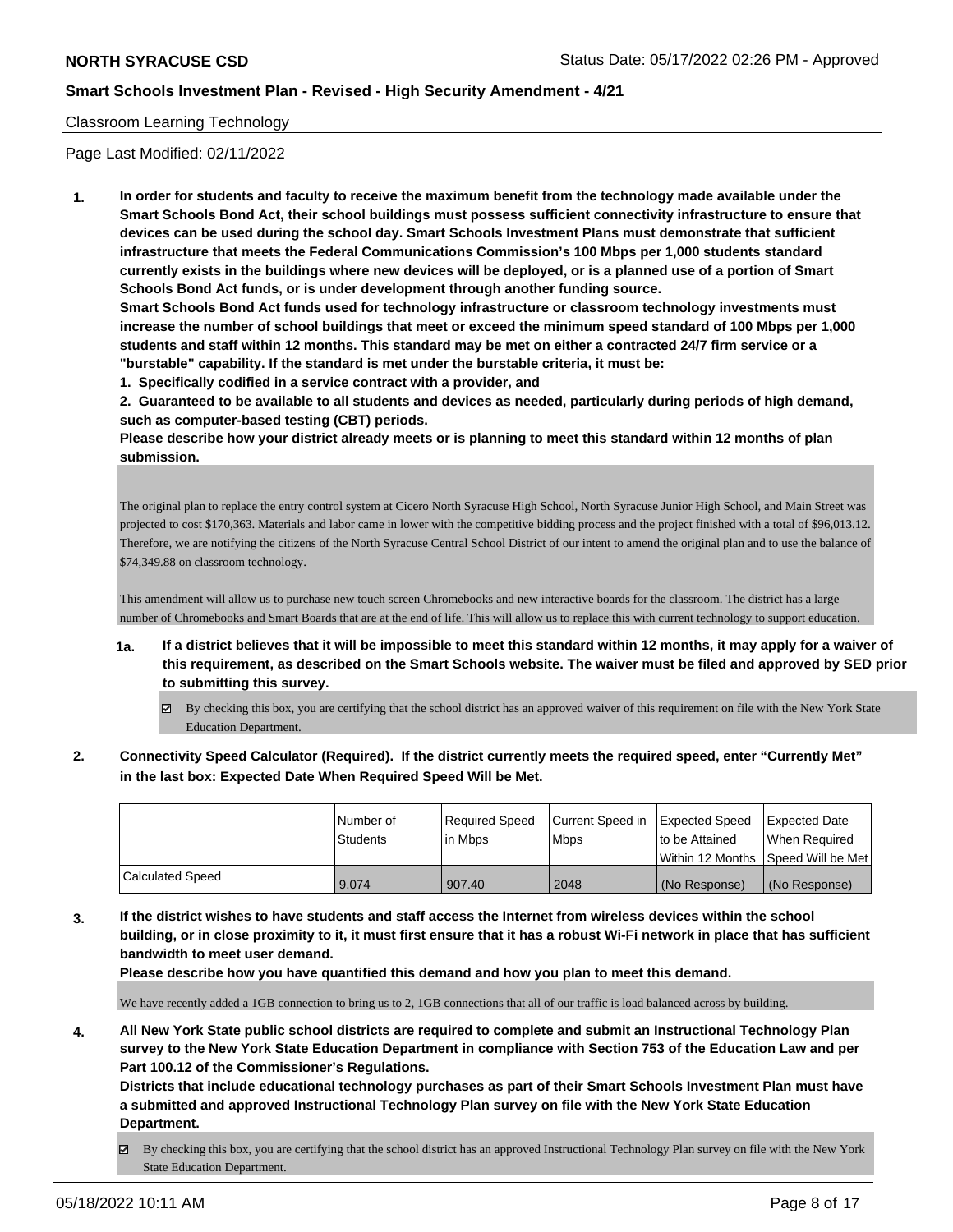### Classroom Learning Technology

Page Last Modified: 02/11/2022

**5. Describe the devices you intend to purchase and their compatibility with existing or planned platforms or systems. Specifically address the adequacy of each facility's electrical, HVAC and other infrastructure necessary to install and support the operation of the planned technology.**

The devices we intend to buy are: 20 Interactive Boards 100 Google Chromebooks

These devices are fully compatible with our existing platform and planned wireless expansion. We currently support both Google Apps for Education and Office 365, on Chrome OS, IOS and Windows OS. Our current electrical will be able to effectively handle the devices we are ordering.

- **6. Describe how the proposed technology purchases will:**
	- **> enhance differentiated instruction;**
	- **> expand student learning inside and outside the classroom;**
	- **> benefit students with disabilities and English language learners; and**
	- **> contribute to the reduction of other learning gaps that have been identified within the district.**

**The expectation is that districts will place a priority on addressing the needs of students who struggle to succeed in a rigorous curriculum. Responses in this section should specifically address this concern and align with the district's Instructional Technology Plan (in particular Question 2 of E. Curriculum and Instruction: "Does the district's instructional technology plan address the needs of students with disabilities to ensure equitable access to instruction, materials and assessments?" and Question 3 of the same section: "Does the district's instructional technology plan address the provision of assistive technology specifically for students with disabilities to ensure access to and participation in the general curriculum?")**

**In addition, describe how the district ensures equitable access to instruction, materials and assessments and participation in the general curriculum for both SWD and English Language Learners/Multilingual Learners (ELL/MLL) students.**

**Please note: If this plan has been identified as a Remote Learning Plan to be submitted and reviewed on an expedited basis, the district should explain how this plan will facilitate remote and hybrid learning, in lieu of responding to the question above.**

**Our technology plan identified gaps in device availability and wireless capability for all students including those with disabilities. Our proposed purchases will allow us to enhance differentiated instruction by offering students multiple pathways to access the curriculum and demonstrate their knowledge based on their interests and abilities. Technology will allow teachers to plan for diversity in heterogeneous settings in order for all students to progress toward the standards.**

**Technology allows for the collection of frequent formative assessment data that will inform instruction. It encourages active learning as it is student led, collaborative and differentiated.**

**These proposed technology purchases will expand student learning inside and outside the classroom by connecting teachers and students to one another and to resources that they can access at any time. Mechanisms for real-time or asynchronous collaboration and growth producing feedback are available whenever the teacher or the learner are connected.**

**Speech to text and text read features provide an immediate intervention benefitting all students including students with disabilities and ELLs. Digital classrooms and tools allow students who don't often speak up, the opportunity to participate in a different way and expand the walls and hours of the traditional classroom to extend and enhance learning. Classmate and global collaboration allow students and teachers to learn from each other.**

**Portable learning devices and cloud-based platforms contribute to the reduction of other learning gaps that have been identified within the district by maximizing students' time in the regular education classroom. Students with special needs and ELL will be able to receive specialized instruction within the classroom.**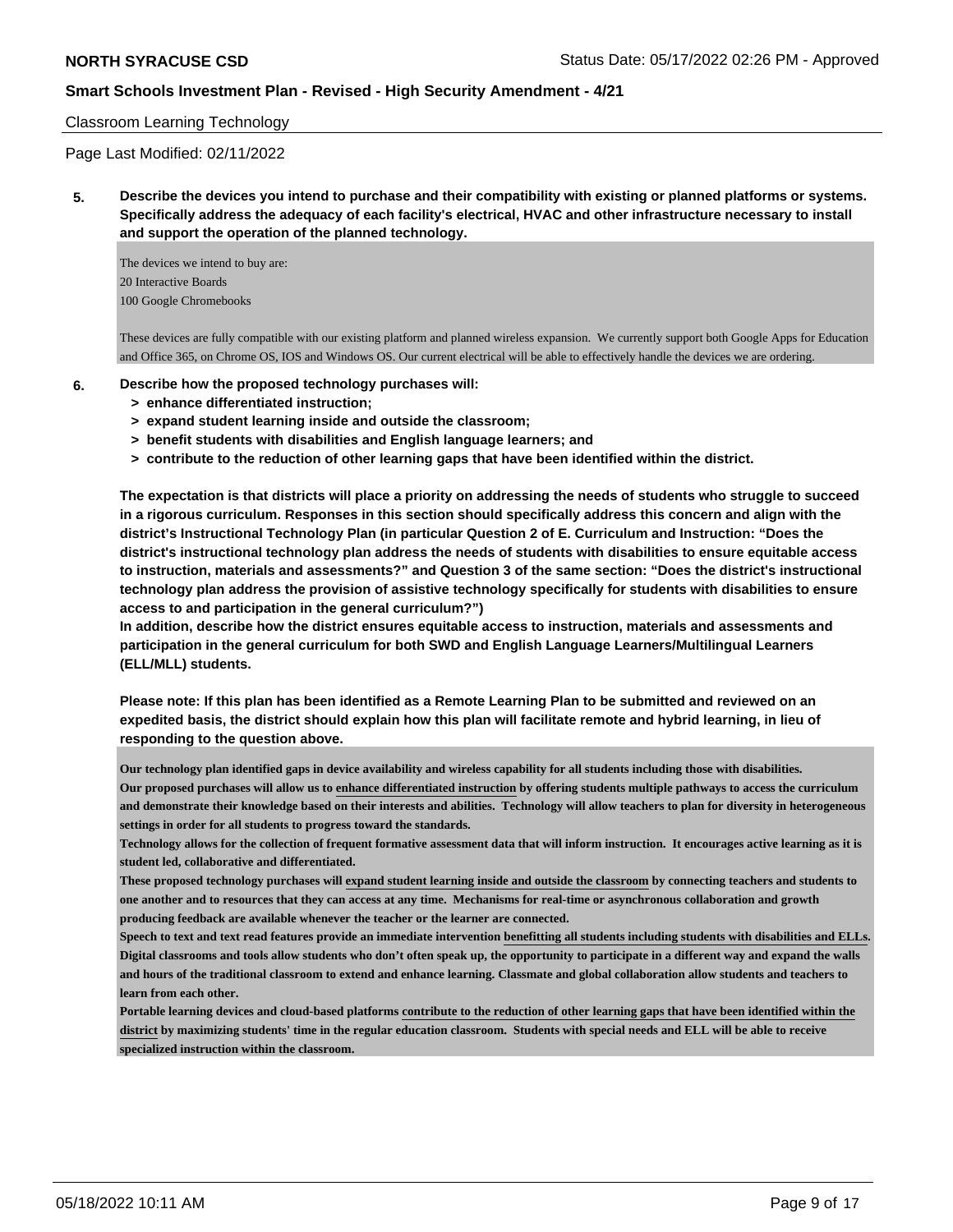### Classroom Learning Technology

Page Last Modified: 02/11/2022

**7. Where appropriate, describe how the proposed technology purchases will enhance ongoing communication with parents and other stakeholders and help the district facilitate technology-based regional partnerships, including distance learning and other efforts.**

By providing more devices and accessibility, teachers are more likely to utilize cloud-based instructional resources that facilitate stronger and more varied communication with parents and other stakeholders. Improved accessibility and more devices will allow for virtual learning opportunites both locally and globally.

**8. Describe the district's plan to provide professional development to ensure that administrators, teachers and staff can employ the technology purchased to enhance instruction successfully.**

**Note: This response should be aligned and expanded upon in accordance with your district's response to Question 1 of F. Professional Development of your Instructional Technology Plan: "Please provide a summary of professional development offered to teachers and staff, for the time period covered by this plan, to support technology to enhance teaching and learning. Please include topics, audience and method of delivery within your summary."**

**Please note: If this plan has been identified as a Remote Learning Plan to be submitted and reviewed on an expedited basis, the district should provide a statement confirming that the district has provided or will provide professional development on these devices to its staff, in lieu of responding to the question above.**

As outlined in our technology plan, our district provides a variety of professional development offerings to support technology in order to enhance teaching and learning. We offer face-to-face, blended and online opportunities, utilizing research-based practices for effective instructional technology integration. Topics include iPad integration, assessment and communication tools, learning demonstration tools, classroom management, instructional design and delivery, and much more. Three technology integration coaches provide job-embedded support to all staff. With the acquisition of more devices and increased accessibility, we plan to continue these efforts, immersing more teachers in the use of technology to enhance teaching and learning.

In the upcoming year, all participating staff will:

- receive face-to-face and/or online training on the use of the new devices including an overview of cloud-based resources available to them
- have access to job-embedded professional development from technology integration coaches to continue their learning
- collaborate with colleagues in order to share best practices and increase expertise, including opportunities to visit other classrooms

• contribute to the development of online resources to support each other and build capacity for next steps in technology integration All professional development will be tasked-based and focused on providing teachers opportunities to develop skills and select tools based on pedagogy, curriculum and methodology with coaching support on the side.

Year one teachers will become instructional leaders and turnkey trainers for future participants.

**9. Districts must contact one of the SUNY/CUNY teacher preparation programs listed on the document on the left side of the page that supplies the largest number of the district's new teachers to request advice on innovative uses and best practices at the intersection of pedagogy and educational technology.**

By checking this box, you certify that you have contacted the SUNY/CUNY teacher preparation program that supplies the largest number of your new teachers to request advice on these issues.

#### **9a. Please enter the name of the SUNY or CUNY Institution that you contacted.**

SUNY Oswego

**9b. Enter the primary Institution phone number.**

315.312.2102

**9c. Enter the name of the contact person with whom you consulted and/or will be collaborating with on innovative uses of technology and best practices.**

Pamela Michel, Dean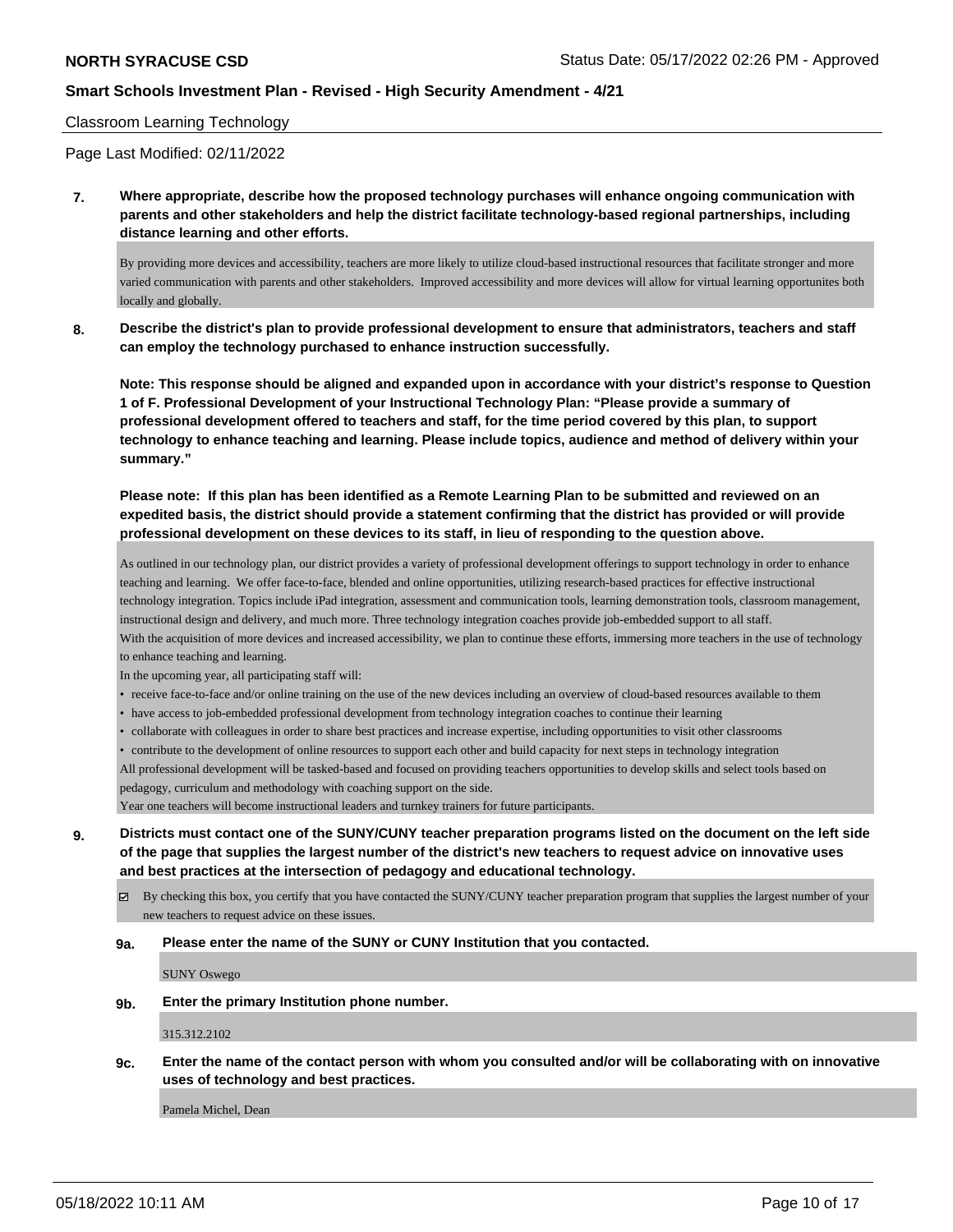### Classroom Learning Technology

Page Last Modified: 02/11/2022

**10. To ensure the sustainability of technology purchases made with Smart Schools funds, districts must demonstrate a long-term plan to maintain and replace technology purchases supported by Smart Schools Bond Act funds. This sustainability plan shall demonstrate a district's capacity to support recurring costs of use that are ineligible for Smart Schools Bond Act funding such as device maintenance, technical support, Internet and wireless fees, maintenance of hotspots, staff professional development, building maintenance and the replacement of incidental items. Further, such a sustainability plan shall include a long-term plan for the replacement of purchased devices and equipment at the end of their useful life with other funding sources.**

 $\boxtimes$  By checking this box, you certify that the district has a sustainability plan as described above.

**11. Districts must ensure that devices purchased with Smart Schools Bond funds will be distributed, prepared for use, maintained and supported appropriately. Districts must maintain detailed device inventories in accordance with generally accepted accounting principles.**

 $\boxtimes$  By checking this box, you certify that the district has a distribution and inventory management plan and system in place.

#### **12. Please detail the type, quantity, per unit cost and total cost of the eligible items under each sub-category.**

| Select the allowable expenditure | Item to be Purchased    | Quantity | Cost per Item | <b>Total Cost</b> |
|----------------------------------|-------------------------|----------|---------------|-------------------|
| ∣type.                           |                         |          |               |                   |
| Repeat to add another item under |                         |          |               |                   |
| each type.                       |                         |          |               |                   |
| Interactive Whiteboards          | <b>ViewSonic Boards</b> | 20       | 2,200.00      | 44,000.00         |
| <b>Tablet Computers</b>          | Touchscreen Chromebook  | 100      | 300.00        | 30,000.00         |
| <b>Other Costs</b>               | <b>Mounts</b>           |          | 349.88        | 349.88            |
|                                  |                         | 121      | 2,849.88      | 74,350            |

### **13. Final 2014-15 BEDS Enrollment to calculate Nonpublic Sharing Requirement (no changes allowed.)**

|            | l Public Enrollment | Nonpublic Enrollment | Total Enrollment | Nonpublic<br>Percentage |
|------------|---------------------|----------------------|------------------|-------------------------|
| Enrollment | 8.804               | 314                  | 9.118.00         | 3.44                    |

#### **14. If you are submitting an allocation for Classroom Learning Technology complete this table.**

|                          | Public School Sub-Allocation | <b>Estimated Nonpublic Loan</b><br>Amount<br>(Based on Percentage Above) | Estimated Total Public and<br>Nonpublic Sub-Allocation |
|--------------------------|------------------------------|--------------------------------------------------------------------------|--------------------------------------------------------|
| Interactive Whiteboards  | 44,000.00                    | 0.00                                                                     | 44,000.00                                              |
| Computer Servers         | (No Response)                | 0.00                                                                     | 0.00                                                   |
| <b>Desktop Computers</b> | (No Response)                | 0.00                                                                     | 0.00                                                   |
| <b>Laptop Computers</b>  | (No Response)                | 0.00                                                                     | 0.00                                                   |
| <b>Tablet Computers</b>  | 30,000.00                    | 0.00                                                                     | 30,000.00                                              |
| Other Costs              | 349.88                       | 0.00                                                                     | 349.88                                                 |
| Totals:                  | 74,349.88                    | 0                                                                        | 74,350                                                 |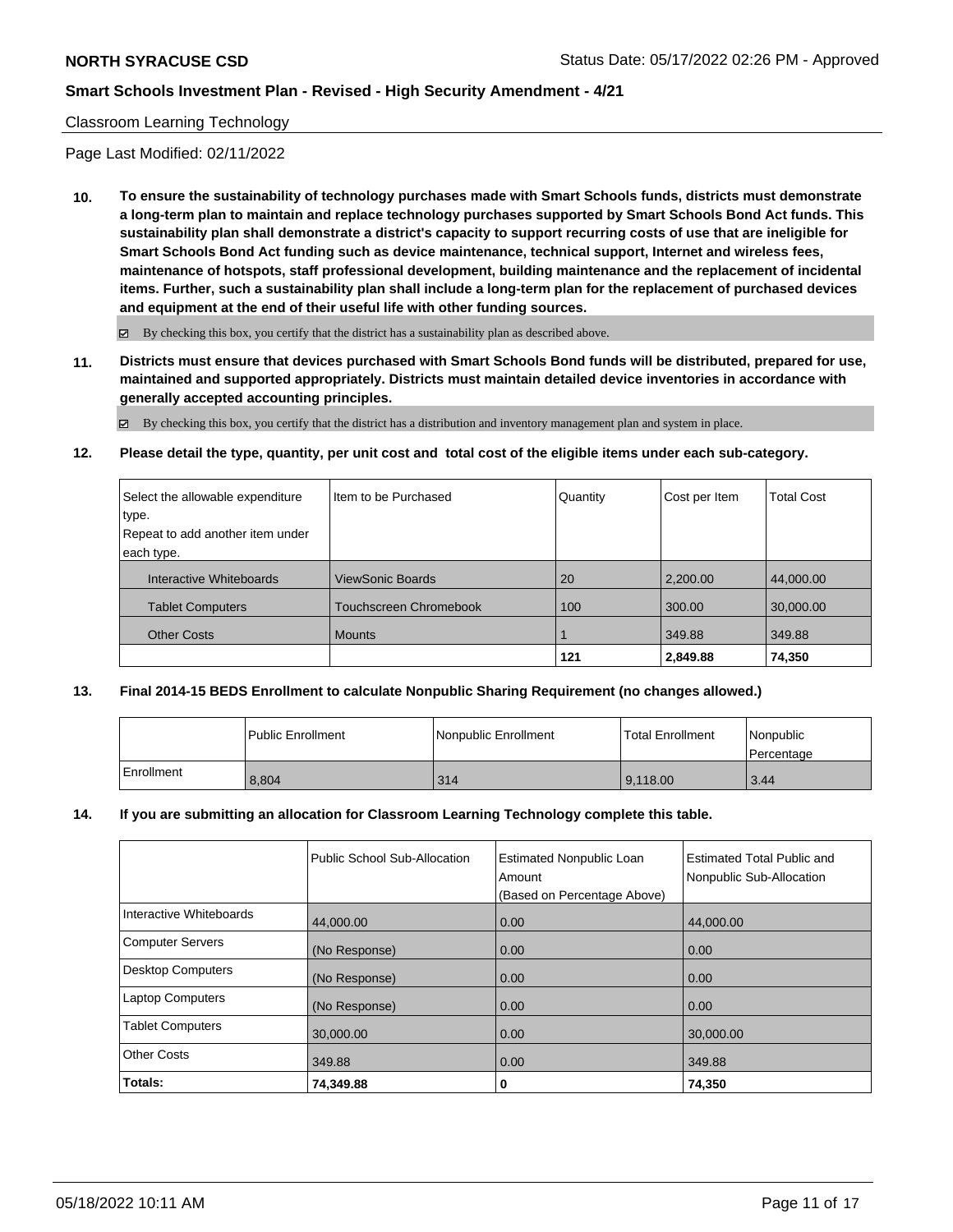### Pre-Kindergarten Classrooms

Page Last Modified: 11/19/2021

**1. Provide information regarding how and where the district is currently serving pre-kindergarten students and justify the need for additional space with enrollment projections over 3 years.**

(No Response)

- **2. Describe the district's plan to construct, enhance or modernize education facilities to accommodate prekindergarten programs. Such plans must include:**
	- **Specific descriptions of what the district intends to do to each space;**
	- **An affirmation that new pre-kindergarten classrooms will contain a minimum of 900 square feet per classroom;**
	- **The number of classrooms involved;**
	- **The approximate construction costs per classroom; and**
	- **Confirmation that the space is district-owned or has a long-term lease that exceeds the probable useful life of the improvements.**

(No Response)

**3. Smart Schools Bond Act funds may only be used for capital construction costs. Describe the type and amount of additional funds that will be required to support ineligible ongoing costs (e.g. instruction, supplies) associated with any additional pre-kindergarten classrooms that the district plans to add.**

(No Response)

**4. All plans and specifications for the erection, repair, enlargement or remodeling of school buildings in any public school district in the State must be reviewed and approved by the Commissioner. Districts that plan capital projects using their Smart Schools Bond Act funds will undergo a Preliminary Review Process by the Office of Facilities Planning.**

**Please indicate on a separate row each project number given to you by the Office of Facilities Planning.**

| Project Number |  |
|----------------|--|
| (No Response)  |  |

**5. Please detail the type, quantity, per unit cost and total cost of the eligible items under each sub-category.**

| Select the allowable expenditure | Item to be purchased | Quantity      | Cost per Item | <b>Total Cost</b> |
|----------------------------------|----------------------|---------------|---------------|-------------------|
| type.                            |                      |               |               |                   |
| Repeat to add another item under |                      |               |               |                   |
| each type.                       |                      |               |               |                   |
| (No Response)                    | (No Response)        | (No Response) | (No Response) | 0.00              |
|                                  |                      | 0             | 0.00          |                   |

**6. If you have made an allocation for Pre-Kindergarten Classrooms, complete this table.**

**Note that the calculated Total at the bottom of the table must equal the Total allocation for this category that you entered in the SSIP Overview overall budget.**

|                                          | Sub-Allocation |
|------------------------------------------|----------------|
| Construct Pre-K Classrooms               | (No Response)  |
| Enhance/Modernize Educational Facilities | (No Response)  |
| <b>Other Costs</b>                       | (No Response)  |
| Totals:                                  | 0.00           |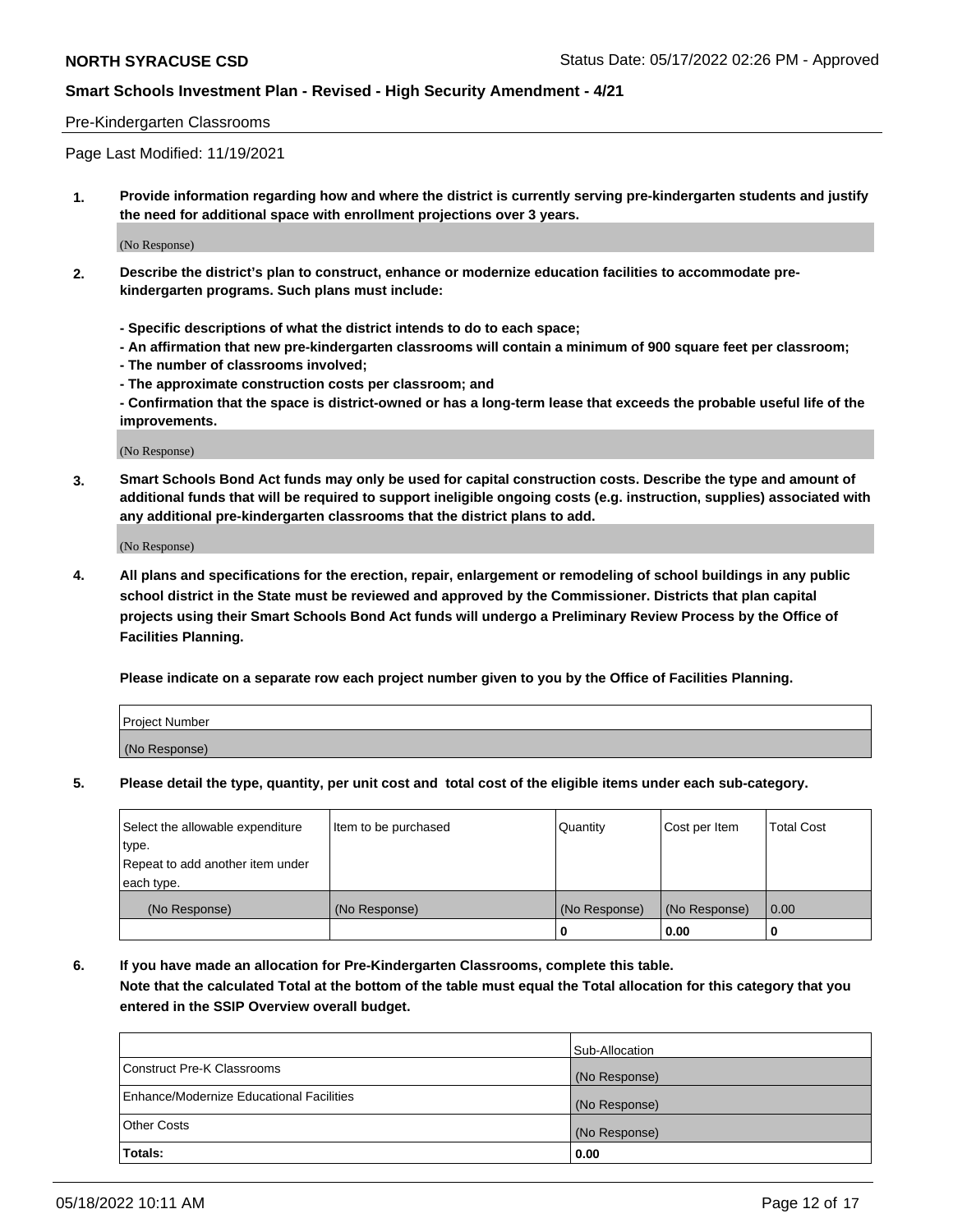Replace Transportable Classrooms

Page Last Modified: 11/19/2021

**1. Describe the district's plan to construct, enhance or modernize education facilities to provide high-quality instructional space by replacing transportable classrooms.**

(No Response)

**2. All plans and specifications for the erection, repair, enlargement or remodeling of school buildings in any public school district in the State must be reviewed and approved by the Commissioner. Districts that plan capital projects using their Smart Schools Bond Act funds will undergo a Preliminary Review Process by the Office of Facilities Planning.**

**Please indicate on a separate row each project number given to you by the Office of Facilities Planning.**

| <b>Project Number</b> |  |
|-----------------------|--|
| (No Response)         |  |

**3. For large projects that seek to blend Smart Schools Bond Act dollars with other funds, please note that Smart Schools Bond Act funds can be allocated on a pro rata basis depending on the number of new classrooms built that directly replace transportable classroom units.**

**If a district seeks to blend Smart Schools Bond Act dollars with other funds describe below what other funds are being used and what portion of the money will be Smart Schools Bond Act funds.**

(No Response)

**4. Please detail the type, quantity, per unit cost and total cost of the eligible items under each sub-category.**

| Select the allowable expenditure | Item to be purchased | Quantity      | Cost per Item | <b>Total Cost</b> |
|----------------------------------|----------------------|---------------|---------------|-------------------|
| type.                            |                      |               |               |                   |
| Repeat to add another item under |                      |               |               |                   |
| each type.                       |                      |               |               |                   |
| (No Response)                    | (No Response)        | (No Response) | (No Response) | 0.00              |
|                                  |                      | U             | 0.00          |                   |

**5. If you have made an allocation for Replace Transportable Classrooms, complete this table.**

**Note that the calculated Total at the bottom of the table must equal the Total allocation for this category that you entered in the SSIP Overview overall budget.**

|                                                | Sub-Allocation |
|------------------------------------------------|----------------|
| Construct New Instructional Space              | (No Response)  |
| Enhance/Modernize Existing Instructional Space | (No Response)  |
| <b>Other Costs</b>                             | (No Response)  |
| Totals:                                        | 0.00           |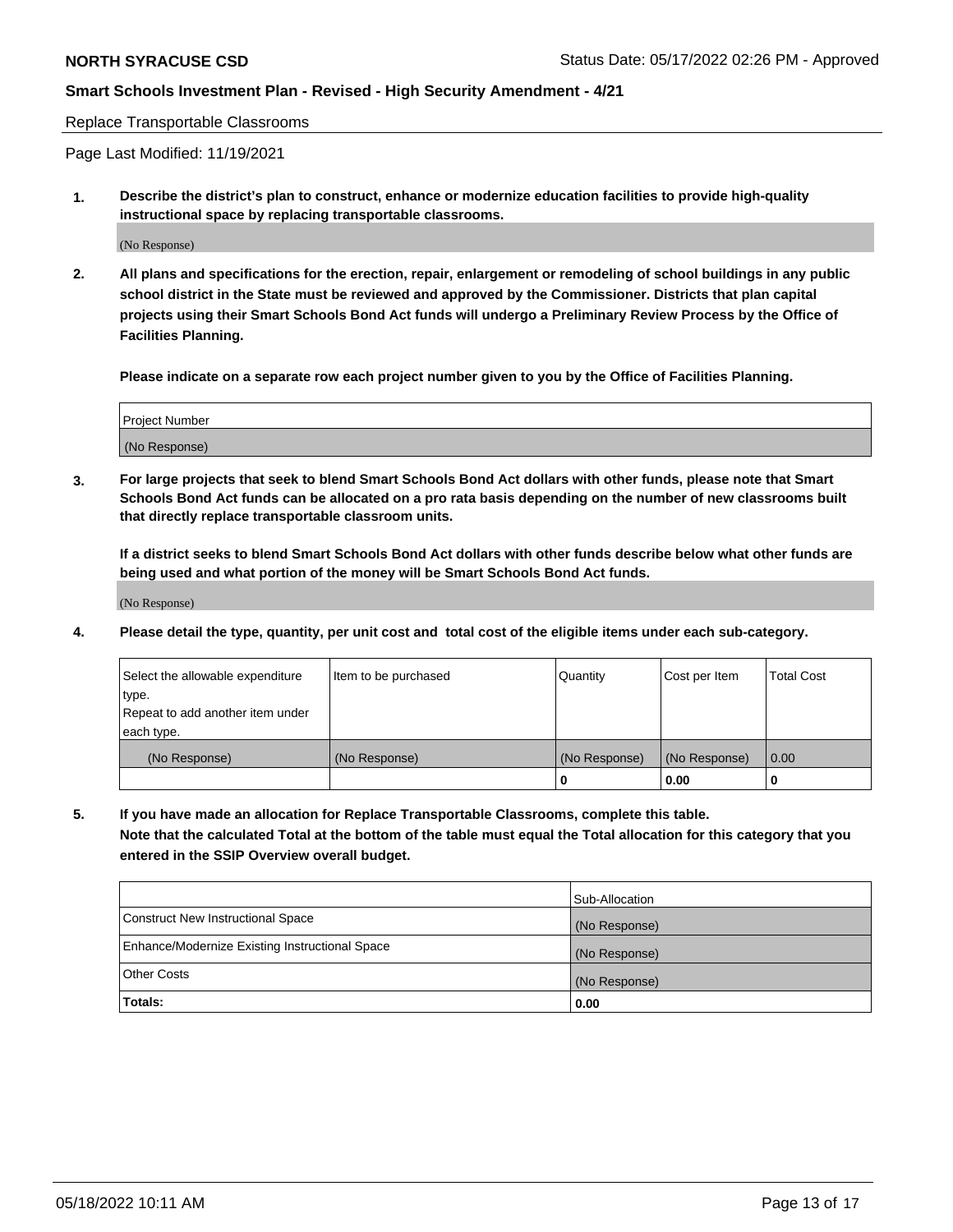### High-Tech Security Features

Page Last Modified: 02/11/2022

### **1. Describe how you intend to use Smart Schools Bond Act funds to install high-tech security features in school buildings and on school campuses.**

The original plan to replace the entry control system at Cicero North Syracuse High School, North Syracuse Junior High School, and Main Street was projected to cost \$170,363. Materials and labor came in lower with the competitive bidding process and the project finished with a total of \$96,013.12. Therefore, we are notifying the citizens of the North Syracuse Central School District of our intent to amend the original plan and to use the balance of \$74,349.88 on classroom technology.

This amendment will allow us to purchase new touch screen Chromebooks and new interactive boards for the classroom. The district has a large number of Chromebooks and Smart Boards that are at the end of life. This will allow us to replace this with current technology to support education.

**2. All plans and specifications for the erection, repair, enlargement or remodeling of school buildings in any public school district in the State must be reviewed and approved by the Commissioner. Smart Schools plans with any expenditures in the High-Tech Security category require a project number from the Office of Facilities Planning. Districts must submit an SSBA LOI and receive project numbers prior to submitting the SSIP. As indicated on the LOI, some projects may be eligible for a streamlined review and will not require a building permit. Please indicate on a separate row each project number given to you by the Office of Facilities Planning.**

| <b>Project Number</b> |  |
|-----------------------|--|
| 42-03-03-06-7-999-005 |  |

- **3. Was your project deemed eligible for streamlined Review?**
	- Yes
	- $\blacksquare$  No

## **4. Include the name and license number of the architect or engineer of record.**

| Name                      | l License Number |
|---------------------------|------------------|
| King & king Kirk Narburgh | 23235            |

### **5. Please detail the type, quantity, per unit cost and total cost of the eligible items under each sub-category.**

| Select the allowable expenditure<br>type.<br>Repeat to add another item under | Item to be purchased | Quantity | Cost per Item | <b>Total Cost</b> |
|-------------------------------------------------------------------------------|----------------------|----------|---------------|-------------------|
| each type.                                                                    |                      |          |               |                   |
| <b>Other Costs</b>                                                            | Reallocating         |          | $-74.349.88$  | $-74,349.88$      |
|                                                                               |                      |          | -74,349.88    | $-74.350$         |

## **6. If you have made an allocation for High-Tech Security Features, complete this table. Enter each Sub-category Public Allocation based on the the expenditures listed in Table #5.**

|                                                      | Sub-Allocation |
|------------------------------------------------------|----------------|
| Capital-Intensive Security Project (Standard Review) | (No Response)  |
| Electronic Security System                           | (No Response)  |
| <b>Entry Control System</b>                          | $-74,349.88$   |
| Approved Door Hardening Project                      | (No Response)  |
| <b>Other Costs</b>                                   |                |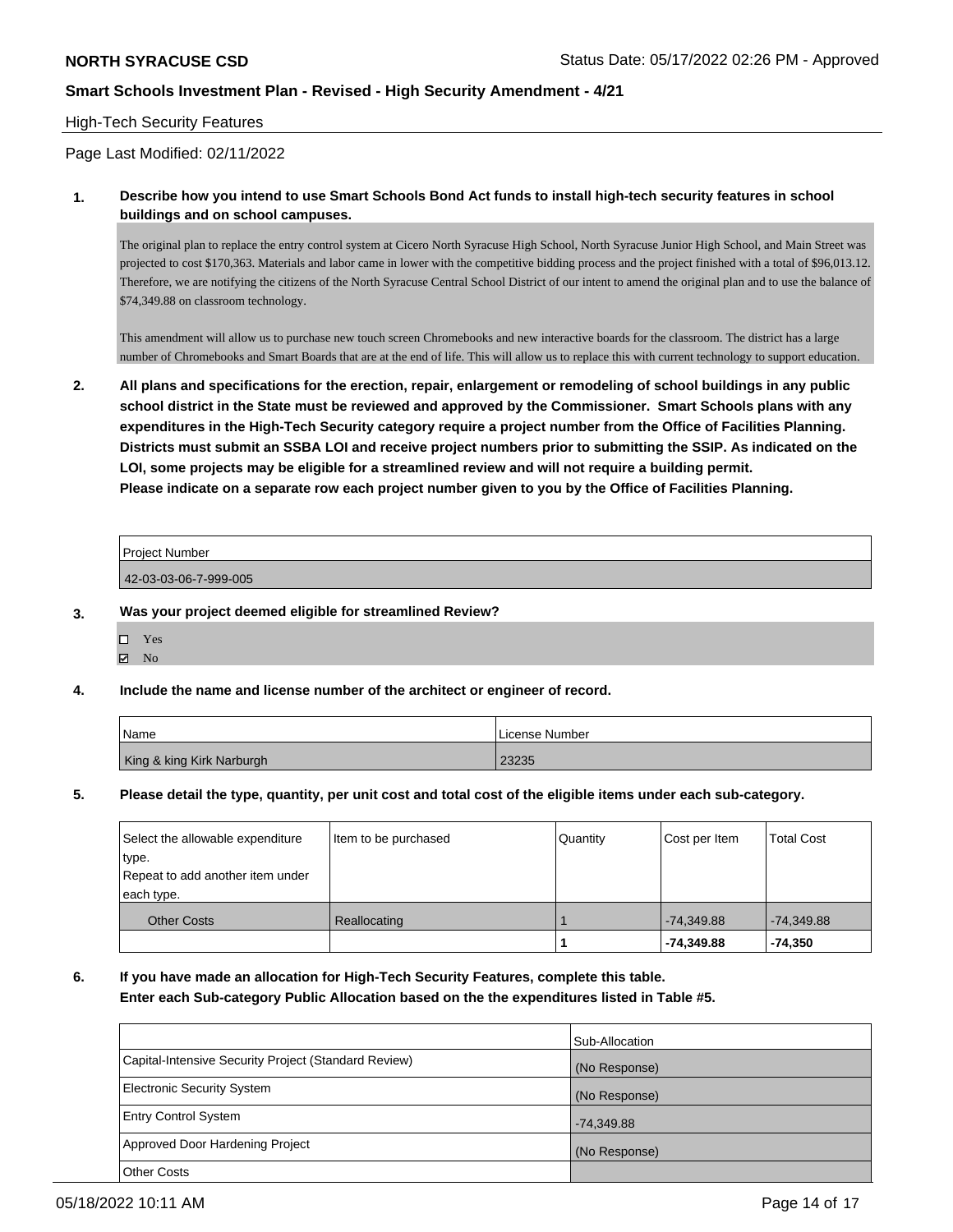# High-Tech Security Features

Page Last Modified: 02/11/2022

|         | Sub-Allocation |
|---------|----------------|
|         | (No Response)  |
| Totals: | $-74,349.88$   |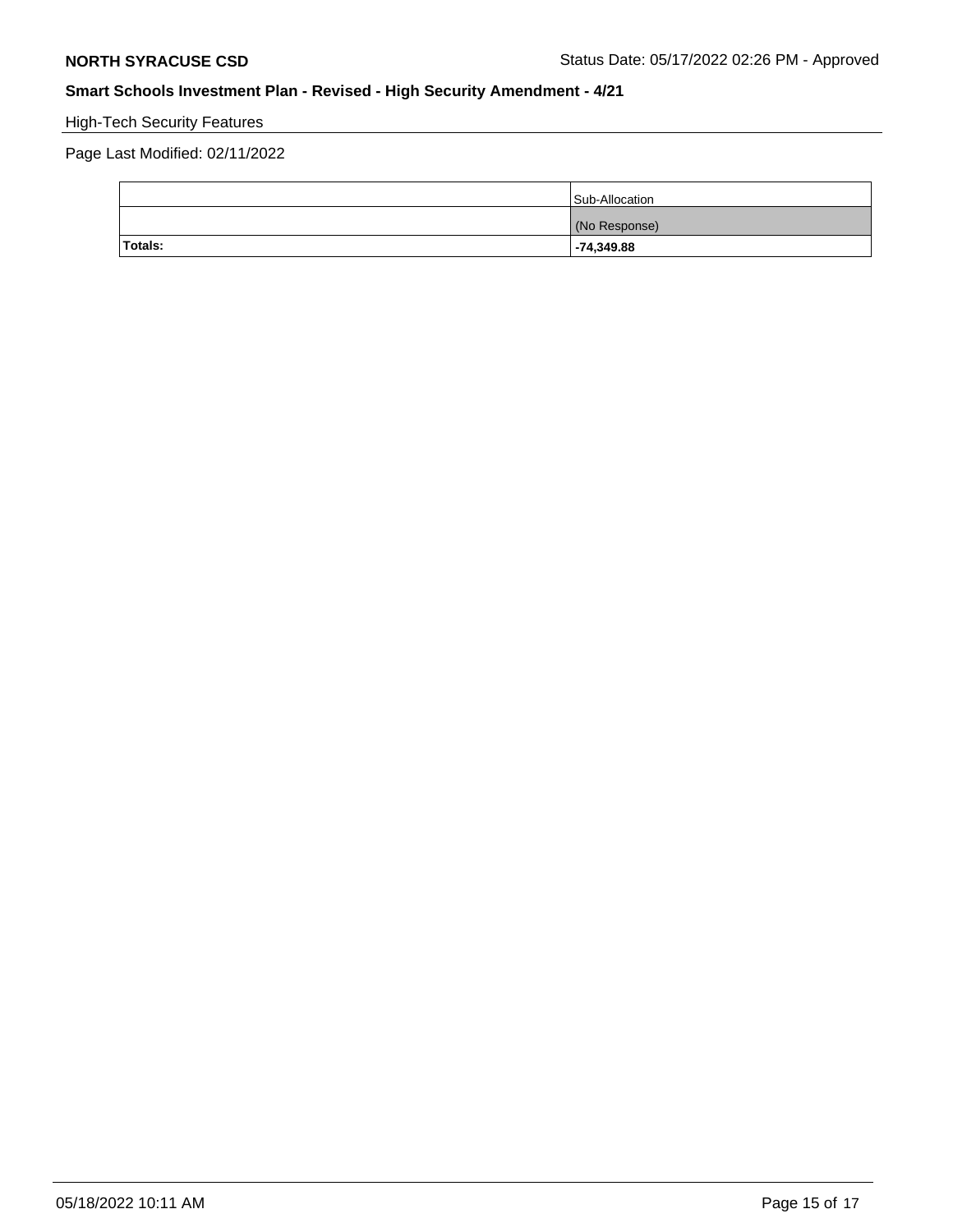### Non-Public Schools

Page Last Modified: 11/19/2021

**1. Describe your plan to utilize SSBA funds to purchase devices and loan to the nonpublic schools within your district. Please specify what devices have been requested by the nonpublic schools. If the nonpublic schools have not finalized requests, the district should provide the date nonpublic schools will submit the request by.**

**Please note: If this plan has been identified as a Remote Learning Plan to be submitted and reviewed on an expedited basis, the district should state that they will reach out to the nonpublic schools upon submission of the application, in lieu of responding to the question above.**

(No Response)

- **2. A final Smart Schools Investment Plan cannot be approved until school authorities have adopted regulations specifying the date by which requests from nonpublic schools for the purchase and loan of Smart Schools Bond Act classroom technology must be received by the district.**
	- $\Box$  By checking this box, you certify that you have such a plan and associated regulations in place that have been made public.
	- **2a. Please enter the date each year nonpublic schools must request loanable items from the school district. This date cannot be earlier than June 1 of the previous school year.**

(No Response)

#### **3. Final 2014-15 BEDS Enrollment to calculate Nonpublic Sharing Requirement (no changes allowed.)**

|            | <b>Public Enrollment</b> | Nonpublic Enrollment | Total Enrollment | l Nonpublic Percentage |
|------------|--------------------------|----------------------|------------------|------------------------|
| Enrollment | 8,804                    | 314                  | 9,118.00         | 3.44                   |

#### **4. Nonpublic Loan Calculator**

|                                                        | Loanable     | Loanable         | Additional         | Estimated   | Previously  | l Cumulative | <b>Final Per</b> | <b>Final Total</b> |
|--------------------------------------------------------|--------------|------------------|--------------------|-------------|-------------|--------------|------------------|--------------------|
|                                                        | School       | <b>Classroom</b> | Nonpublic          | l Per Pupil | Approved    | Per Pupil    | Pupil Loan       | ∣Loan              |
|                                                        | Connectivity | Technology       | Loan               | Amount -    | l Per Pupil | l Loan       | Amount -         | Amount -           |
|                                                        |              |                  | (Optional)         | This Plan   | Amount(s)   | Amount       | This Plan        | This Plan          |
| Required Nonpublic<br>Loan                             | 0.00         | 74.349.88        |                    | 8.45        | 250.00      | 250.00       | 0.00             | 0.00               |
| Final Adjusted Loan<br>- (If additional loan<br>funds) | 0.00         | 74.349.88        | l (No<br>Response) | 8.45        | 250.00      | 250.00       | 0.00             | 0.00               |

#### **5. Nonpublic Share**

|                                          | Final Per Pupil Amount | Final Nonpublic Loan Amount |
|------------------------------------------|------------------------|-----------------------------|
| Pending and Previously<br>Approved Plans | 250.00                 | 78,500.00                   |
| This Plan                                | 0.00                   | 0.00                        |
| Total                                    | 250.00                 | 78,500.00                   |

#### **6. Distribution of Nonpublic Loan Amount by School**

| <b>Nonpublic School Name</b>  | 12018-19 K-12 Enrollment | Special Ed School? If Yes, not eligible |
|-------------------------------|--------------------------|-----------------------------------------|
| <b>ST MARGARET SCHOOL</b>     | 87                       | No.                                     |
| <b>ST ROSE OF LIMA SCHOOL</b> | 118                      | No.                                     |

#### **7. Please detail the type, quantity and per unit cost of the eligible items under each sub-category.**